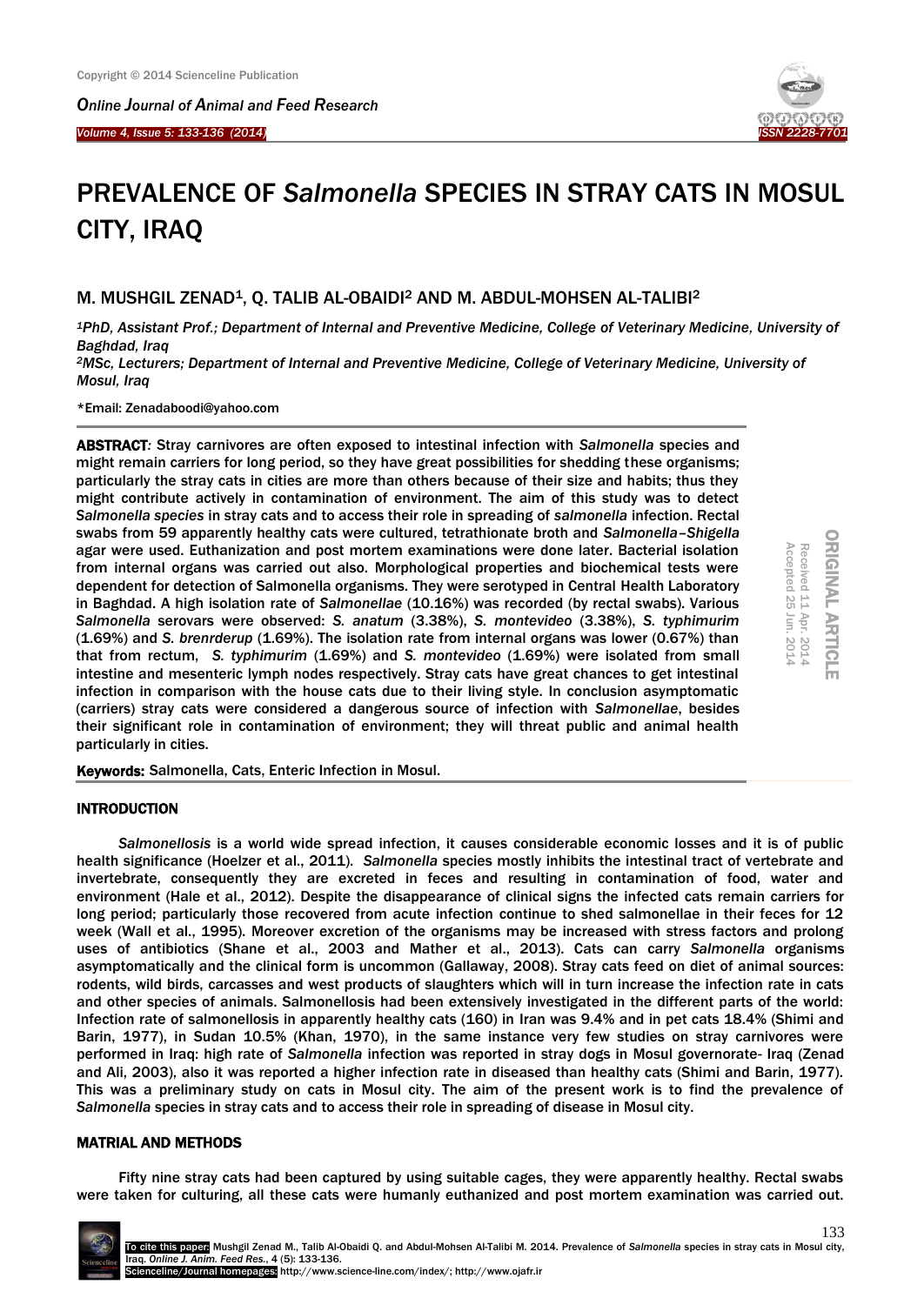Specimens (one gram) from internal organs: mesenteric lymph node, spleen, liver, brain and one milliliter of small intestinal content were collected; tissue organs were aseptically cut into small pieces. All tissue specimens and rectal swabs were inoculated into 10 ml buffer pepton water and incubated at 37 ℃ for 24 hours, one ml of the later transferred into 10 ml of enrichment tetrathionate broth and incubated at 42 ℃ for 48 hours, one loop full from the later broth was streaked on selective *Salmonella*-*Shigella* agar and incubated at 37 ◦ <sup>C</sup> for 24 hours. The characteristic appearance of *Salmonella* colonies was dependent for identification and selection of them for further biochemical tests: triple sugar iron, Simmon citrate and urea agar test. Accordingly those give positive reaction in triple sugar iron test and Simmon's citrate as well as negative reaction to urease, were selected for serotyping in Central Health Laboratory in Baghdad-Iraq (OIE, 2003). This work was done by approval of veterinary medicine college council and diroctorate of veterinary hospital in Mosul city.

### RESULTS

Eight out of 59 apparently healthy cats were positive for *Salmonella* species isolation, the total isolation rate was 13.5% (Figure 1). Four different serovars (by rectal swabs) were isolated (10.16%) from six cats; they were: *Salmonella anatum* (3.38%), *Salmonella montevideo* (3.38%), *Salmonella typhimuruim* (1.69%) and *Salmonella brenderup* (1.69%; Table 1). Two other serotypes were isolated from internal organs of two cats (negative to rectal swab isolation): *Salmonella typhimuruim* (1.69%) from small intestinal content and *Salmonella montevideo* (1.69%) from mesenteric lymph nodes. The isolation rate from internal organs of necropsitzed cats was lesser than that from rectal swabs. The most frequent serotype was *Salmonella montevideo* (37.5%), *Salmonella anatum* and *Salmonella typhimuruim* (*25*% for each) and *Salmonella brenderup* (12.5%; Figure 1). Insignificant variation among both sexes was observed.

| <b>Table 1 - Salmonella serovars isolated from different samples.</b> |                |                                            |                                      |
|-----------------------------------------------------------------------|----------------|--------------------------------------------|--------------------------------------|
| <b>Samples</b>                                                        | No. of samples | No. of (+ve)*samples<br>for Salmonella sp. | (%) of different salmonella serovars |
| Fecal swabs                                                           | 59             | $\mathbf{2}$                               | S. anatum (3.38)                     |
|                                                                       |                | $\mathbf{2}$                               | S. montevideo (3.38)                 |
|                                                                       |                |                                            | S. typhimurium (1.69)                |
|                                                                       |                |                                            | Salmonella brenderup (1.69)          |
| <b>Total</b>                                                          | 59             | 6                                          | 10.16                                |
| Internal organs                                                       |                |                                            |                                      |
| <b>Mesenteric L.N</b>                                                 | 59             | $\mathbf{1}$                               | S. montevideo (1.69)                 |
| <b>Spleen</b>                                                         | 59             | $\Omega$                                   |                                      |
| Liver                                                                 | 59             | $\Omega$                                   |                                      |
| <b>Brain</b>                                                          | 59             | $\Omega$                                   |                                      |
| <b>Small intestinal contents</b>                                      | 59             |                                            | S. typhimurium (1.69)                |
| Total                                                                 | 295            | $\mathbf{2}$                               | 0.67                                 |

 $(+ve)^*$  positive samples of feces and tissues of organs examined for salmonella species



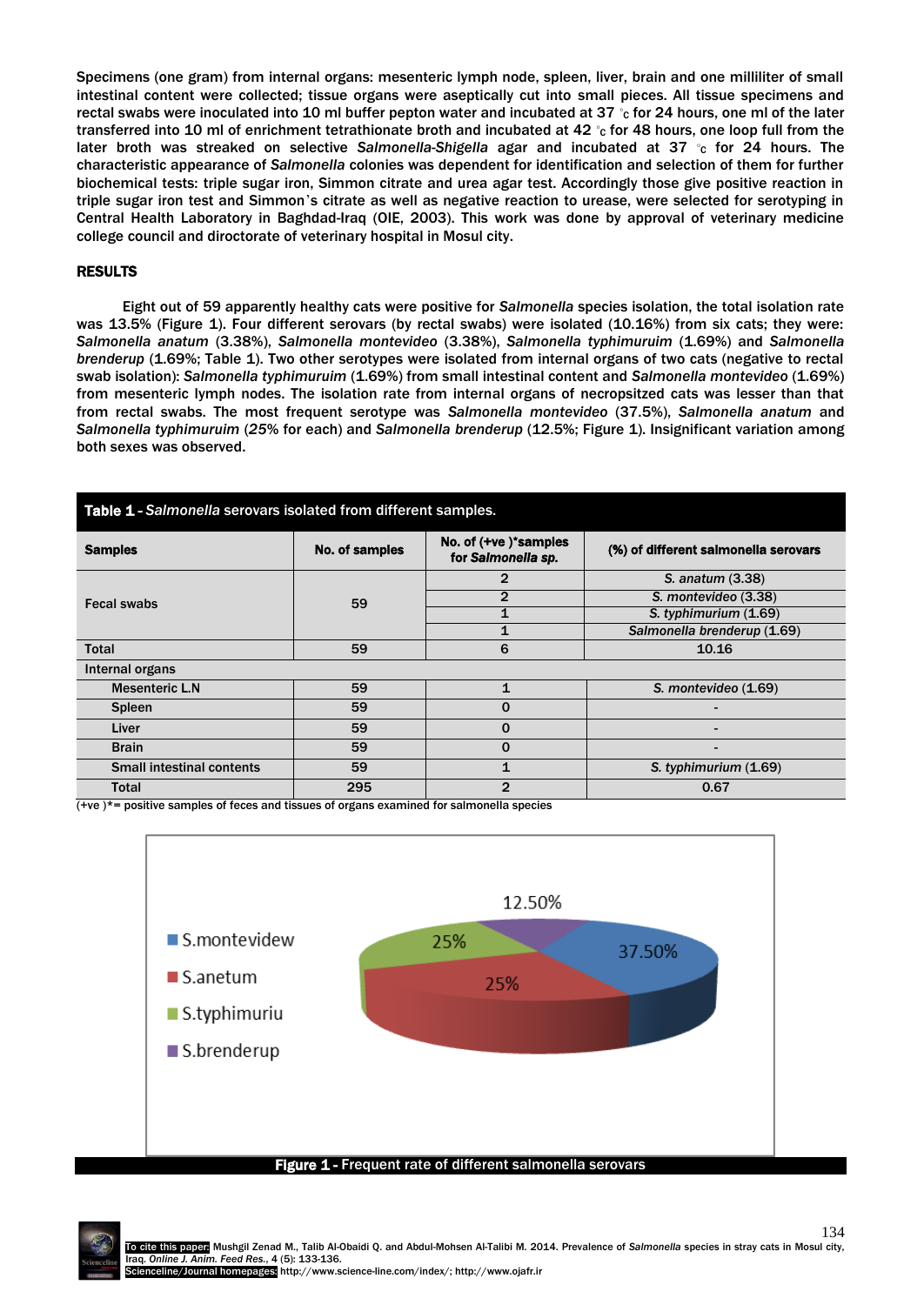### **DISCUSSION**

Salmonellosis had been investigated in different animal species in Mosul city (Al-Nakshabandy and Zenad, 2004 and Saleem, 2003), as well as in human being (Al-Juboory et al., under publication). Seldom studies on stray carnivores had been done in Iraq. *Salmonella* infection rate was higher in stray dogs (15%) than other species (Zenad and Ali, 2003) in Mosul, in the same instance, low rate of *Salmonella* infection (4.6%) was recorded in housed dogs in Baghdad-capital city- of Iraq (Kallo and Hasso, 2001). The variations of *Salmonella* infection in dogs were recorded in many different countries (Nastasi et al., 1986; Kwaga et al., 1989 and Kozak et al., 2003). These variations could be attributed to differences in geography, time of studies, environments etc., and /or other factors (Ojo and Adetosoye, 2009). A total rate of *Salmonella* infection in stray cats was 13.5%, it was near to that value reported in stray dogs (15%) in Mosul (Zenad and Ali, 2003). Also it was similar to the prevalence of salmonellosis in cats in Iran (13.6%) reported by Shimi and Barin (1977). The isolation rate by rectal swabs (10.16%) was higher than that from internal organs (0.67%), this result increased the probability of shedding Salmonellae in feces of infected cats, furthermore the rate of Salmonella infection in apparently healthy pet cats was 12.8% in Iran (Shimi et al., 1977) also Fox and Beaucage (1979) reported an isolation rate 10.6% in cats from different sources. Moreover a surprising high rate of Salmonella infection (51.4%) in housed cats was reported (Immerseel et al., 2004). In contrary lower infection rate (1.92%) in healthy cats was reported in German (Weber et al., 1995). Similarly 1% of Salmonella infection rate was recorded in Colorado (Hill et al., 2000). Low rate of salmonella infection (0.36%, 0.8%) in healthy cats were also recorded in Belgium and New York (Immerseel et al., 2004 and Spain et al., 2001), however a wide range of isolation rate of salmonellae from clinically normal cats (0-14 %) was reported (Center et al., 1995). The variations of salmonella infection rates in cats in different localities are seemed to be resembled to those in dogs and might be due to the same factors. Despite asymptomatic infection of cats with *Salmonella* species they become carriers and can shed Salmonella organisms (Carter and Quinn, 2000) in their feces. Some researchers considered the apparently healthy cats have low risk on public health (Wilson, 2004). As the *Salmonella* organisms commonly inhibit the digestive tract and their associated lymph nodes of infected cats, they excrete *Salmonella* organisms intermittently in their feces (Gallaway et al., 2008 and Carter and Quinn, 2000). In spite of infected cats being asymptomatic they can perpetuate the *Salmonella* species in their bodies, besides an increase dissemination of *Salmonellae* occurs when they are exposed to stress factors or concurrent diseases (Bhaiyat et al., 2009) and prolong uses of antimicrobial drugs (Mather et al., 2013), therefore carriers will actively contribute to contamination of environment. Moreover stray cats scavenge or hunt: carcasses, west products of slaughter houses, rodents and wild birds, which in turn increase the rate of infection in such species. Also the uncontrolled wandering of stray cats helps in spreading of *Salmonellae* over a wide size area in cities. Moreover the small size and quite behavior of cats as compared to other carnivores; besides the merciful looking to them by people are greatly facilitated the spread of these organisms. This study revealed that *Salmonella montevideo* was the dominant serovar (37.5%) followed by *Salmonella anatum* and *Salmonella typhimurium* (25% for each Figure 1). In other studies the most frequent serovar was *Salmonella typhimurium* (Weber et al., 1995 and Philbey et al., 2008), this could be due to differences in geographical areas, time and species (Jay et al., 2003 and Tewari et al., 2012).

# **CONCLUSION**

Asymptomatic (carriers) stray cats were considered a dangerous source of infection with *Salmonellae*, besides their significant role in contamination of environment; they will threat public and animal health particularly in cities. Conclusively the stray cats are potentially posing a significant threat to public health, therefore stray carnivors in large towns must be taken in consideration when prevention, control or irradication programs of salmonellosis carried out. Condamination of stray cats and dogs is ethically unaccepted now. The campaigns of hunting and surgical castration of males in veterinary hospitals are more humane procedures, beside education and awareness of people were necessary for cooperation.

#### RERERENCES

- Al-Juboory YH Zenad MM and Hassen RH (under publication). Prevalence of salmonella serotypes in diarrheic and non diarrheic patients in Mosul-Iraq.
- Al-Nakshabandy AA and Zenad MM (2004). Prevalence of salmonellosis in Buffaloes in Ninavha governorate with reference to pathological effect of isolated *Salmonella typhimurium* in rats. Iraqi J. Vet. Sci., 18: 165- 178.
- Bhaiyat MI Hariharan H Chikweto A Brathwaite-Sylvester E Burnett PJA Matthew V Oliveira S and Johnson C (2009). Concurrent lymphosarcoma and *Salmonella enteritidis* infection in a cat: a case report.Veterinarni Medicina, 9: 451- 454.
- Carter ME and Quinn PJ (2000). Salmonella in dogs and cats, In Salmonella in domestic animals. Wray C and Wray A Editors CAB, ISBIN, International Publishing. 231- 244.
- Center SA Hornbuckle WE and Hoskin JD (1995) .In liver and pancreas in Veterinary Pediatrics edited by Hoskin JD.WB Saunders. Philadelphia. 212- 213.
- Fox JG and Beaucage CM (1979). The incidence of *Salmonella* from random- source cats purchased for use in research. J. Infect. Dis., 139: 362-365.